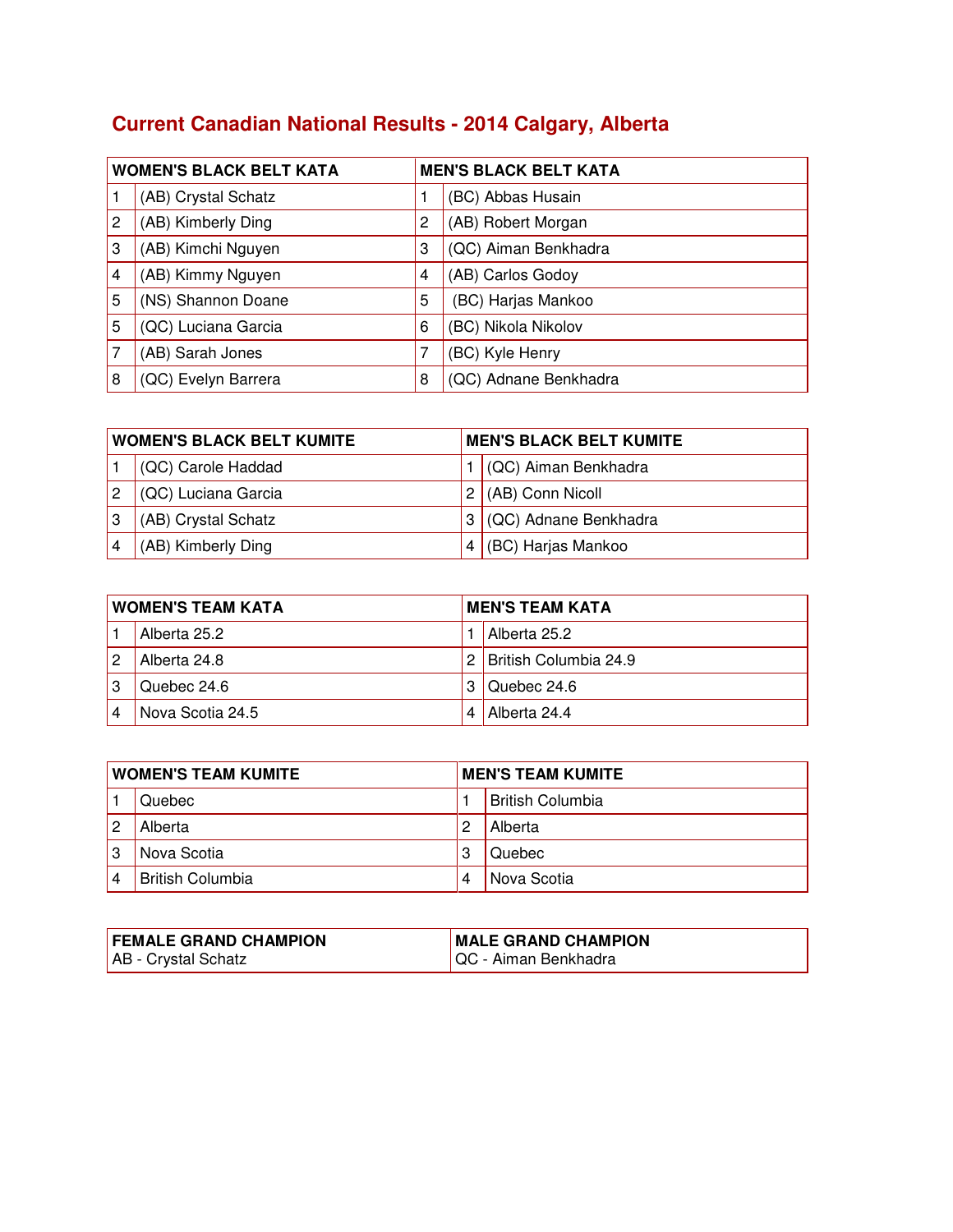| <b>WOMEN'S SENIOR BROWN / BLACK</b><br><b>BELT KATA</b> |                      | <b>MEN'S SENIOR BROWN / BLACK</b><br><b>BELT KATA</b> |                              |
|---------------------------------------------------------|----------------------|-------------------------------------------------------|------------------------------|
|                                                         | (BC) Patricia Schick |                                                       | $\vert$ (QC) Nicolas Etienne |
|                                                         | (AB) Rebecca Brown   | 2                                                     | $ $ (BC) Mike Ciurka         |
| 3                                                       |                      | 3                                                     | $(AB)$ Paul McKenna          |
| 4                                                       |                      | 4                                                     | $(AB)$ Jim Stanley           |

| <b>WOMEN'S SENIOR BROWN / BLACK</b><br><b>BELT KUMITE</b> |                      | <b>MEN'S SENIOR BROWN / BLACK</b><br><b>BELTKUMITE</b> |                      |
|-----------------------------------------------------------|----------------------|--------------------------------------------------------|----------------------|
|                                                           | (BC) Patricia Schick |                                                        | (AB) Paul McKenna    |
|                                                           | (AB) Rebecca Brown   |                                                        | 2 $(AB)$ Jim Stanley |
| 3                                                         |                      | 3                                                      | (BC) Navid Nikoui    |
| $\overline{4}$                                            |                      |                                                        | (BC) Tadokoro Hiroto |

| <b>WOMEN'S ADULT BROWN BELT KATA</b> |                              | <b>MEN'S ADULT BROWN BELTKATA</b> |                      |
|--------------------------------------|------------------------------|-----------------------------------|----------------------|
|                                      | (NS) Chenlu Shao             |                                   | 1 (NS) Kyungsoo Shin |
| 2 <sub>1</sub>                       | (QC) Sabeta Selvarajah       |                                   | (MB) Matthew Noel    |
| 3                                    | (AB) Ingrid Wasylyshen       |                                   | (BC) Navin Sandhu    |
|                                      | <b>(AB) Christine Ulicki</b> |                                   | (QC) Noel Ngandui    |

| <b>WOMEN'S ADULT BROWN BELT KUMITE</b> |                        | <b>MEN'S ADULT BROWN BELT KUMITE</b> |  |
|----------------------------------------|------------------------|--------------------------------------|--|
|                                        | (AB) Sophanny Tiv      | (QC) Noel Ngandui                    |  |
|                                        | (NS) Chenlu Shao       | (NS) Kyungsoo Shin                   |  |
|                                        | (QC) Sabeta Selvarajah | (BC) Navin Sandhu                    |  |
|                                        | (AB) Janice Padaduan   | (AB) Roman Bilichenko                |  |

|   | <b>MEN'S DOJO TEAM KUMITE</b> |  |  |  |
|---|-------------------------------|--|--|--|
|   | Alberta                       |  |  |  |
| 2 | Juebec                        |  |  |  |

| <b>JUNIOR TEAM KATA BROWN / BLACK</b> |  |  |
|---------------------------------------|--|--|
| Alberta - ISKF Calgary Boys 22.0      |  |  |
| Alberta - (Edmonton) Razor Sharp 21.9 |  |  |
| Alberta - ISKF Calgary Girls 21.8     |  |  |
| Alberta - (Edmonton) Top Gun 21.5     |  |  |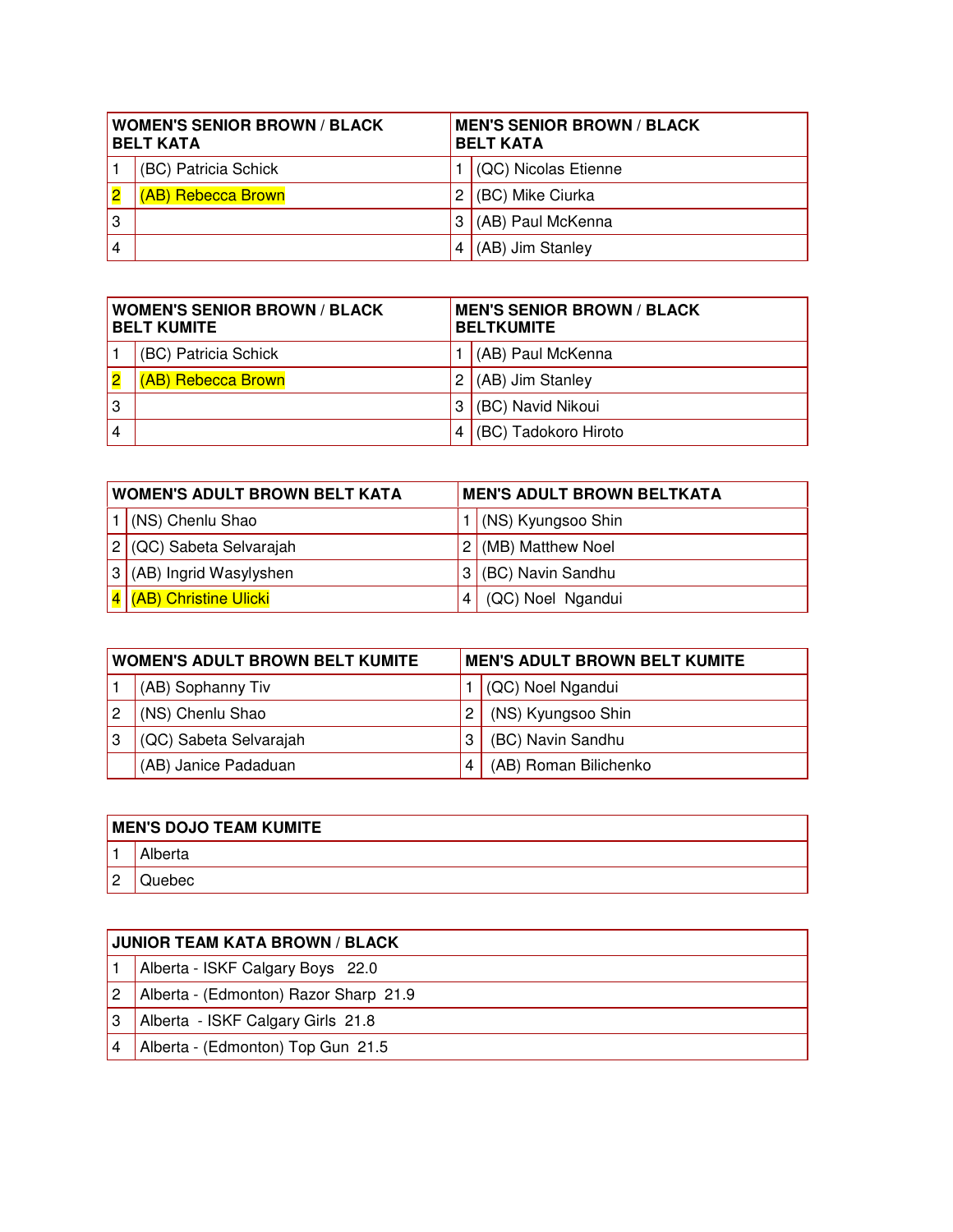| GIRL'S 15 - 17 BROWN / BLACK BELT KATA   BOYS 15 - 17 BROWN BELT KATA |                              |                           |  |  |
|-----------------------------------------------------------------------|------------------------------|---------------------------|--|--|
|                                                                       | $\vert$ (QC) Aurelie Etienne | 1 (BC) Nathan Dong        |  |  |
|                                                                       | 2 (AB) Mackenzie Carter      | $2$ (QC) Mohammad Khan    |  |  |
|                                                                       | $ 3 $ (AB) Chanita Shum      | 3 (BC) Chia-Wei Chang     |  |  |
|                                                                       | $ 4 $ (AB) Kristina Yepes    | 3 (AB) Ameer-Hamza Hafeez |  |  |

| GIRL'S 15 - 17 BROWN / BLACK<br><b>BELT KUMITE</b> |                       | <b>BOYS 15 - 17 BROWN</b><br><b>BELT KUMITE</b> |                         |
|----------------------------------------------------|-----------------------|-------------------------------------------------|-------------------------|
|                                                    | (AB) Mackenzie Carter |                                                 | (AB) Maximillian Grinde |
| 2                                                  | (AB) Chanita Shum     |                                                 | (AB) Brandon Vu-Pham    |
| 3                                                  | (QC) Aurelie Etienne  |                                                 | (QC) Mohammad Khan      |
|                                                    | (AB) Celine Martin    |                                                 | (AB) Ameer-Hamza Hafeez |

|   | <b>BOY'S 15 - 17 BLACK BELT KATA</b> |  |  |  |
|---|--------------------------------------|--|--|--|
|   | (AB) Patrick Mraz                    |  |  |  |
| 2 | (NB) Nathaniel Pomar                 |  |  |  |
| 3 | (AB) Anson Pham                      |  |  |  |
|   | (MB) Rahim Mirza                     |  |  |  |

| <b>BOY'S 15 - 17 BLACK BELT KUMITE</b> |  |  |
|----------------------------------------|--|--|
| (AB) Jean Carlos Gonzalez              |  |  |
| (BC) Reece Whitehead                   |  |  |
| (AB) Anson Pham                        |  |  |
| (AB) Antonio Santos                    |  |  |

| <b>GIRL'S 12-14 BLACK BELT KATA</b> |                    | <b>BOY'S 12 - 14 BLACK BELT KATA</b> |                       |
|-------------------------------------|--------------------|--------------------------------------|-----------------------|
|                                     | (BC) Marisa Lin    |                                      | (NS) Alexandre Gareau |
| 2                                   | (AB) Sabrina Yepes | 2 I                                  | (MB) Justin Cheng     |
| 3                                   | (AB) Annie Pham    |                                      | $3$ (AB) Brian Pham   |
| .3                                  | (MB) Jasmine Cheng | 4                                    | (AB) Owen Mohr        |

| GIRL'S 12- 14 BLACK BELT KUMITE |                    | <b>BOY'S 12 - 14 BLACK BELT KUMITE</b> |  |
|---------------------------------|--------------------|----------------------------------------|--|
|                                 | (AB) Annie Pham    | (MB) Justin Cheng                      |  |
|                                 | (AB) Sabrina Yepes | (NS) Alexandre Gareau                  |  |
|                                 | (BC) Marisa Lin    | (AB) Tristan Shum                      |  |
|                                 | (MB) Jasmine Cheng | (AB) Owen Mohr                         |  |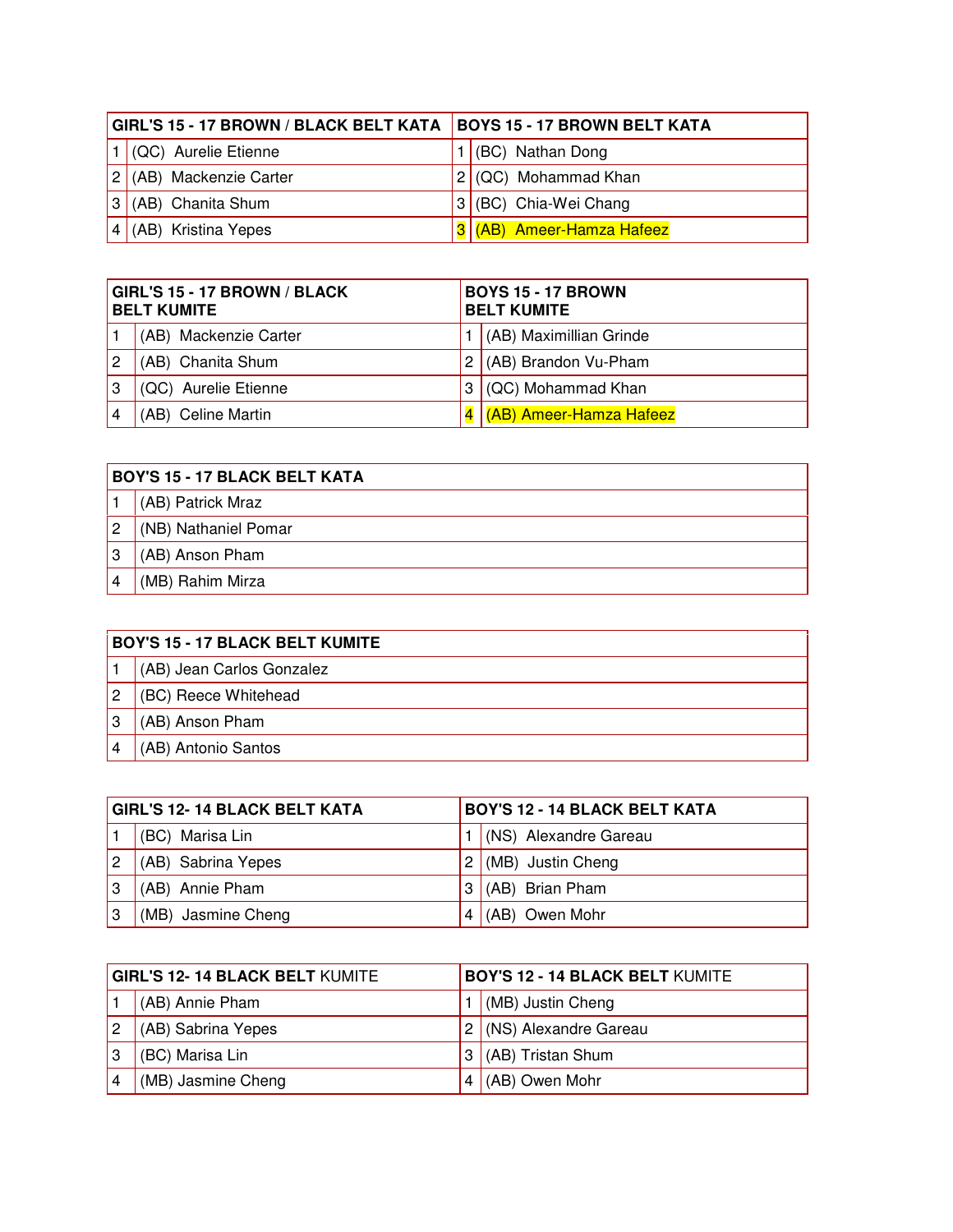| <b>GIRL'S 12- 14 BROWN BELT KATA</b> |                       | <b>BOY'S 12 - 14 BROWN BELT KATA</b> |                       |
|--------------------------------------|-----------------------|--------------------------------------|-----------------------|
|                                      | (AB) Piper Carter     |                                      | (AB) Scott Banham     |
|                                      | (BC) Tiffany Chang    |                                      | (BC) Prashneel Kumar  |
|                                      | (BC) Karen Tadokoro   |                                      | (AB) Khaldoon Almawed |
|                                      | (SK) Darryne Laturnus |                                      | (AB) Hector Vorng     |

| <b>GIRL'S 12-14 BROWN BELT KUMITE</b> |                     | <b>BOY'S 12 - 14 BROWN BELT KUMITE</b> |                        |
|---------------------------------------|---------------------|----------------------------------------|------------------------|
|                                       | (AB) Piper Carter   |                                        | (AB) Hector Vorng      |
| 2                                     | (AB) Guilia Rossi   |                                        | 2 (BC) Prashneel Kumar |
| 3                                     | (BC) Karen Tadokoro |                                        | $3$ (AB) Scott Banham  |
| 3                                     | (BC) Tiffany Chang  |                                        | (BC) Allen Nathan      |

|   | <b>BOY'S &amp; GIRLS 9 - 11 BLACK / BROWN BELT KATA</b> |  |  |  |  |
|---|---------------------------------------------------------|--|--|--|--|
|   | (AB) Tobi Cheung                                        |  |  |  |  |
| 2 | (AB) Daylen Krusel                                      |  |  |  |  |
| 3 | (AB) Keenan McGowan                                     |  |  |  |  |
|   | (AB) William Nicoll                                     |  |  |  |  |

|   | <b>BOY'S &amp; GIRLS 9 - 11 BLACK / BROWN BELT KUMITE</b> |  |  |  |  |
|---|-----------------------------------------------------------|--|--|--|--|
|   | (AB) Keenan McGowan                                       |  |  |  |  |
| 2 | (AB) Nelindhu Subasinghe                                  |  |  |  |  |
|   | (AB) Tobi Cheung                                          |  |  |  |  |
|   | (AB) Daylen Krusel                                        |  |  |  |  |

| <b>WOMEN'S ORANGE / GREEN / PURPLE</b><br><b>BELT KATA</b> |                         | <b>MEN'S ORANGE / GREEN / PURPLE</b><br><b>BELT KATA</b> |                         |  |
|------------------------------------------------------------|-------------------------|----------------------------------------------------------|-------------------------|--|
|                                                            | $(AB)$ Ella Ponciano    |                                                          | $(AB)$ Gavin Riley      |  |
| 2                                                          | (AB) Chantelle Volorney |                                                          | 2 $(AB)$ Bruce Hardy    |  |
| 3                                                          | (BC) Ghada Ahmed-Afifi  | 3                                                        | $(AB)$ Gayan Subasinghe |  |

| <b>WOMEN'S ORANGE / GREEN / PURPLE</b><br><b>BELT KUMITE</b> |                         | <b>MEN'S ORANGE / GREEN / PURPLE</b><br><b>BELT KUMITE</b> |                       |  |
|--------------------------------------------------------------|-------------------------|------------------------------------------------------------|-----------------------|--|
|                                                              | (AB) Ella Ponciano      |                                                            | $(AB)$ Gavin Riley    |  |
| 2                                                            | (BC) Ghada Ahmed-Afifi  |                                                            | $2$ (AB) Kent Clayton |  |
| 3                                                            | (AB) Chantelle Volorney |                                                            | $(AB)$ Bruce Hardy    |  |